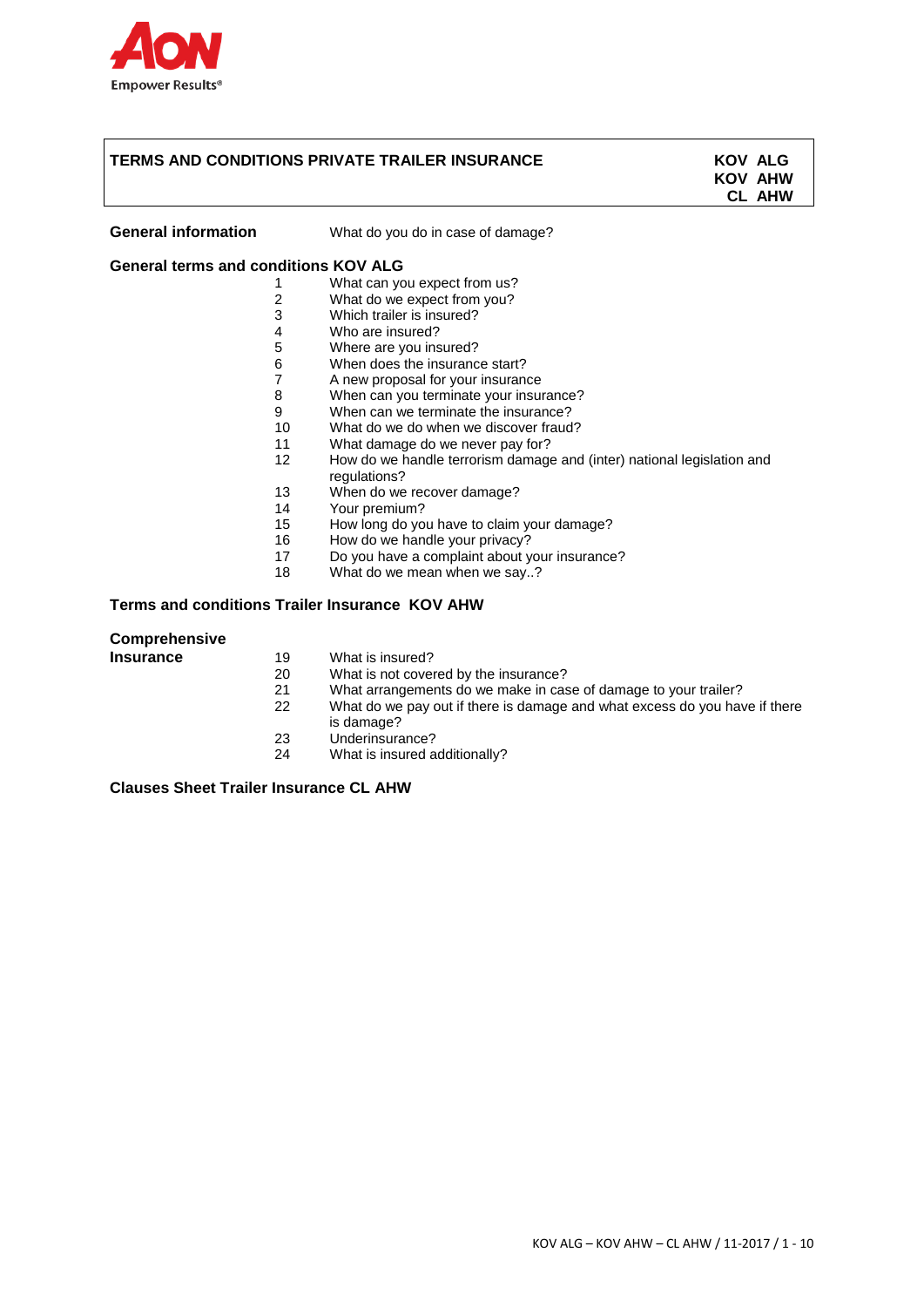

# **General information**

**The English translations have no legal force and are provided to the customer for convenience only. The conditions in the Dutch language shall be binding and prevail in all respects. The law of the Netherlands shall apply.**

## **What do you do in case of damage?**

## **Has your trailer been stolen?**

In that case immediately report the theft on [www.stichtingvbv.nl](http://www.stichtingvbv.nl/). The theft is automatically reported to the police as well.

## **Report any other damage online**

Go to your online policy folder.

## **Always immediately report to the police;**

- The theft of your trailer. Did you report the damage at www.stichtingvbv.nl ? This means an immediate police report.
- Attempted theft
- Vandalism
- Hit-and-run (collision with an unknown driver).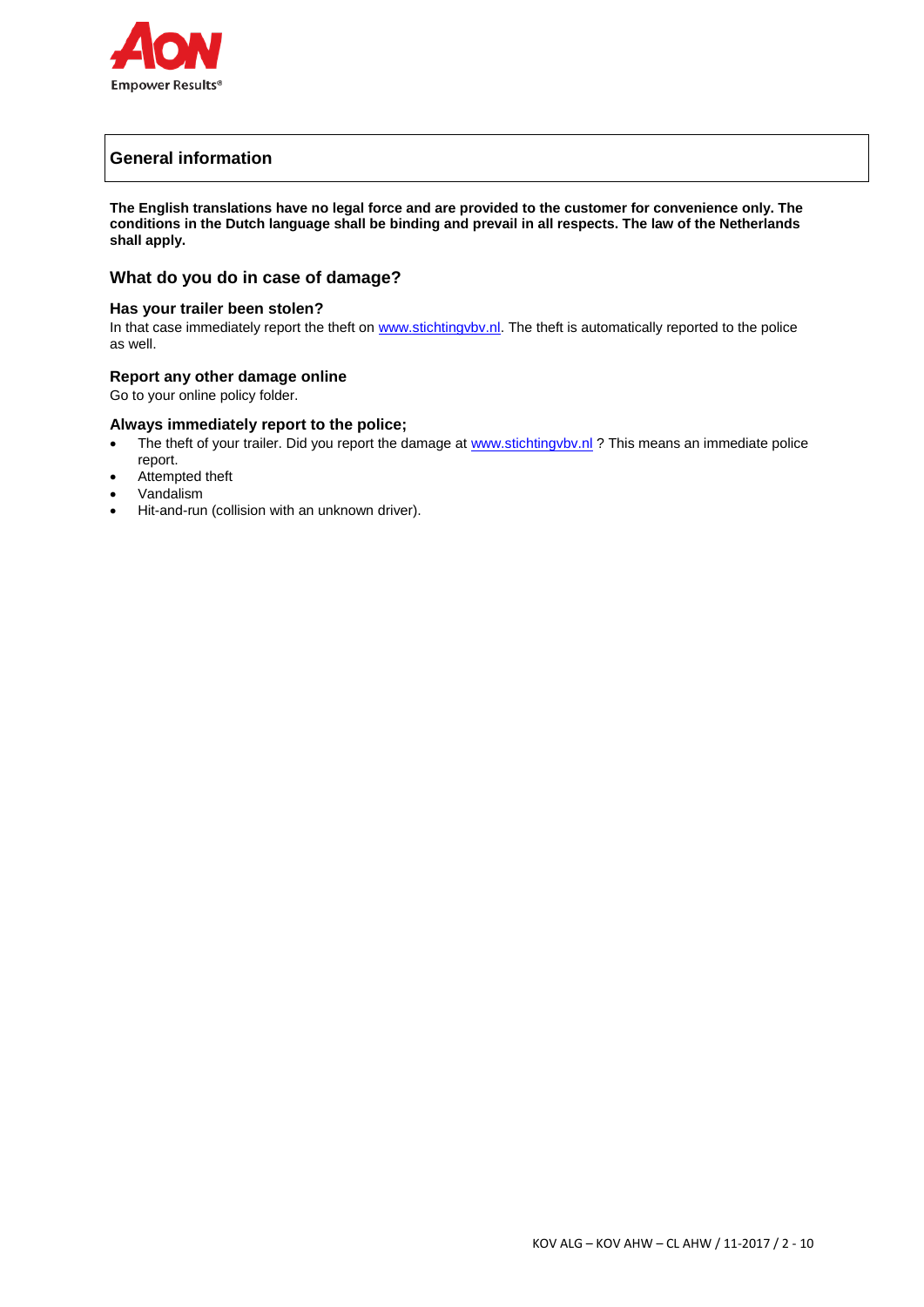

# **GENERAL TERMS AND CONDITIONS AND ALGENT AND ALGENT AND ALGENT AND ALGENT AND ALGENT AND ALGENT AND ALGENT AND**

**These are the terms and conditions of your car insurance. They form an integral part with your policy schedule. These describe exactly what you are insured for and which rules there are.**

**You are insured standard against liability and for assistance in case of accident or breakdown. You can also choose one of more additional insurance coverage. The policy schedule states the coverage and the insured amounts you choose. This tells you how you are insured, what you can expect from us and what we expect from you.**

**We have tried our best to keep these terms and conditions as simple as possible. If you still have questions, please contact us or your Aon insurance adviser.**

## **1 What can you expect from us?**

You can expect from us that we treat you with respect. You can also expect that we establish the damage in the proper way and that we pay for insured damage. And that we help you to have the damage repaired as soon as possible.

## **2 What do we expect from you?**

We expect from you that you:

- Are honest and reasonable;
- Comply with the law;
- Give us the right information;
- Handle your property consciously and carefully;
- Do whatever it takes to prevent or minimize damage;
- Follow our instructions;
- Do nothing to prejudice our interests;
- Help us settle the damage as soon as possible by giving us all required data and documents as soon as possible;
- Report a criminal offence to the police. Such as break-in, theft, misappropriation, joyriding or damage by an unknown perpetrator;
- Also immediately report the theft of your car to the [Verzekeringsbureau Voertuigcriminaliteit](http://www.stichtingvbv.nl/) (VBV). You can report the theft on [www.stichtingvbv.nl.](http://www.stichtingvbv.nl/) Please do this as soon as possible. This increases the chances that your car is found. If you report a theft here, you do not have to report it to the police as well, this is done automatically;
- Report which other insurance possibly covers the damage;
- Input all important changes yourself in your online policy folder. Or inform us of any important changes, at least if:
	- You move or change your e-mail address;
	- Another person becomes the regular driver of your car;
	- You sold the car or the car is total loss:
	- You use the car in another way that you originally stated, for example (partially) for business instead of private use;
	- The registration has been put on someone else's name:
	- The car is abroad for 6 consecutive months or longer.

If you fail to comply with these rules that can have consequences for damage compensation or assistance. We can also suspend or terminate your insurance.

## **3 Which trailer is insured?**

This insurance is for a private trailer that you insured with us and that is on the policy schedule. All items that the manufacturer attached on, to or in your trailer are considered to be connected to the trailer. These terms and conditions shall refer to "trailer".

## **4 Who are insured?**

This insurance applies to the following persons:

You the owner and the policyholder. The person who took out the insurance;

In these terms and conditions we shall address these persons as 'you'.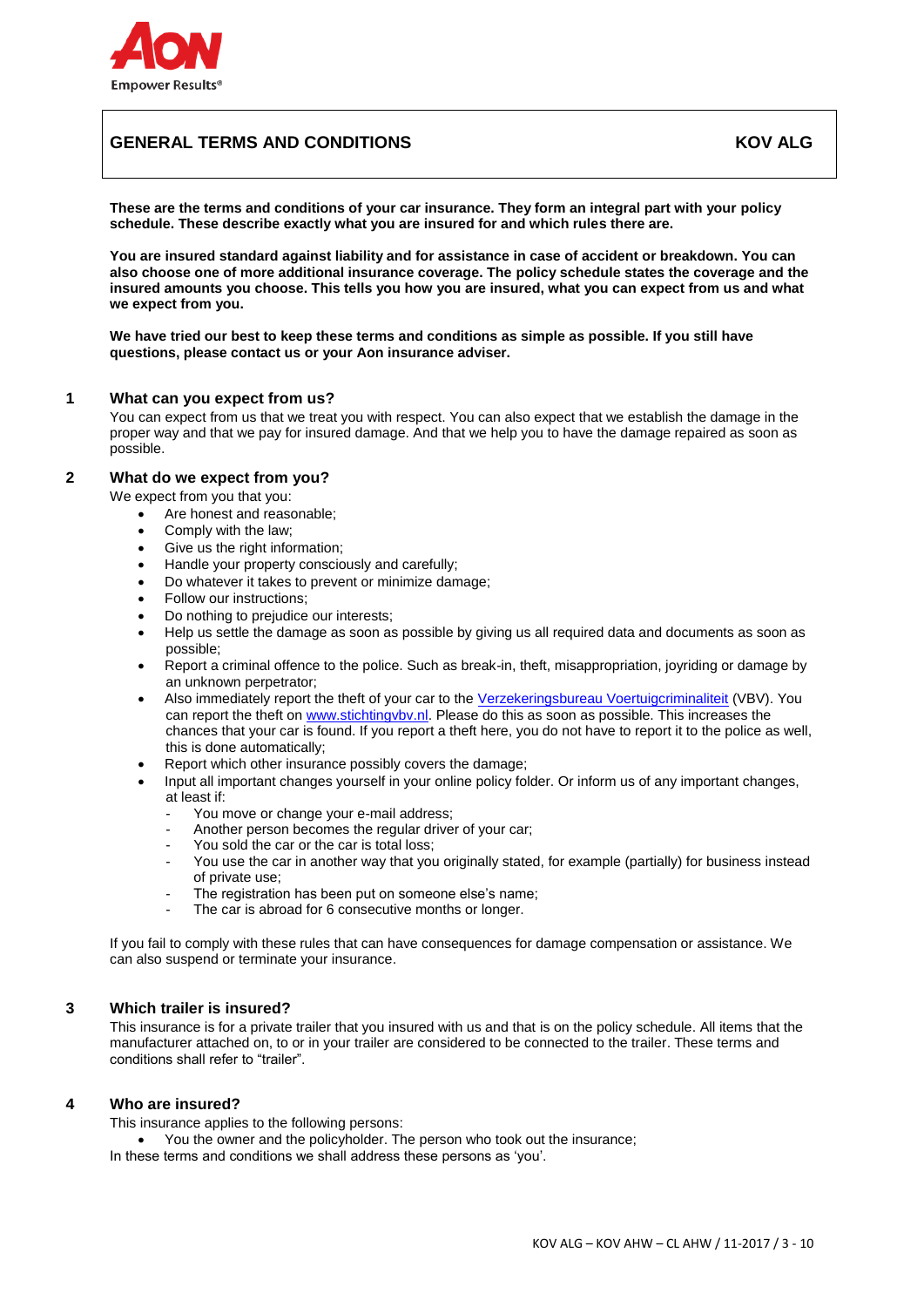

## **5 Where are you insured?**

You are insured in the countries listed on your green card. You do not have coverage for the countries deleted on your green card.

### **6 When does the insurance start?**

Your insurance starts on the date on the policy. You are only covered for events occurring during the term of the insurance.

## **7 A new proposal for your insurance**

A month before your insurance expires, we shall send you a new proposal for your insurance. This states the premium for the next year. If you don't want to change anything, you don't have to do anything. You will remain insured. If you want to change your insurance, please contact your Aon advisor. You can also make the changes yourself in your online policy folder.

#### **8 When can you terminate your insurance?**

Did you take out insurance with us through our website? You then have a 14-day cooling-off period. During that time you can terminate the insurance from the commencement date. Did you already pay premium? We will pay that back.

Do you have an insurance with us for a longer period?

You can terminate your insurance with us whenever you want. You can do this in your online policy folder. Or you can inform your insurance advisor. The date always has to be in the future. Is the date not in the future? Then we will stop the insurance from the day that you inform us that you want to stop the insurance. You will be reimbursed for premium you paid in excess from the time that the insurance was stopped

## **9 When can we terminate the insurance?**

We can terminate the insurance and inform you of that in advance in writing or by e-mail:

- If we decide not to present you with a new proposal at the end of the insurance term. We shall inform you 2 months in advance;
- If you do not pay the premium on time. In the article dealing with premiums (article 14) we shall explain what we do in that case;
- If we would not have offered you the insurance if you had given us the right information straightaway;
- If you report much and minor damage to us.

The insurance shall be terminated immediately if:

- You move aboard permanently. Are you moving within the EU? Then the insurance expires no later than at the end of the policy year;
- You no longer have an interest in the insurance. For example if you sell the trailer or if the trailer is no longer registered in your name. You have to report this to us within 8 days.

## **10 What do we do if we discover fraud?**

If we discover fraud, we take several measures:

- We immediately terminate the insurance. We shall inform you of this by letter or e-mail and your insurance is terminated on the day that we send this letter or e-mail;
- We do not or only partially pay for damage;
- We recover from you all additional costs incurred for handling the damage;
- Did we already pay for the damage? Then we also let you repay the damage;
- We can report the fraud to the police;
- We register your details with the Central Information System (CIS).

Some examples of fraud are:

- You deliberately gave false information when you took out the insurance;
- You deliberately lied about damage;
- You deceived us.

## **11 Which damage do we never pay for?**

For all coverage and other categories we never pay for:

- Damage caused by an event prior to the commencement date of the insurance;
- Damage that is already compensated under any law or by another insurance, or would be compensated if you did not have insurance with us;
- If it is found that when taking out the insurance or reporting damage you deliberately misinformed us or if important information was withheld;
- If you or an insured party refuses to cooperate in settling the damage and thus prejudice our interests;
- Damage caused by an insured party intentionally or recklessly, or if you gave someone permission to do so;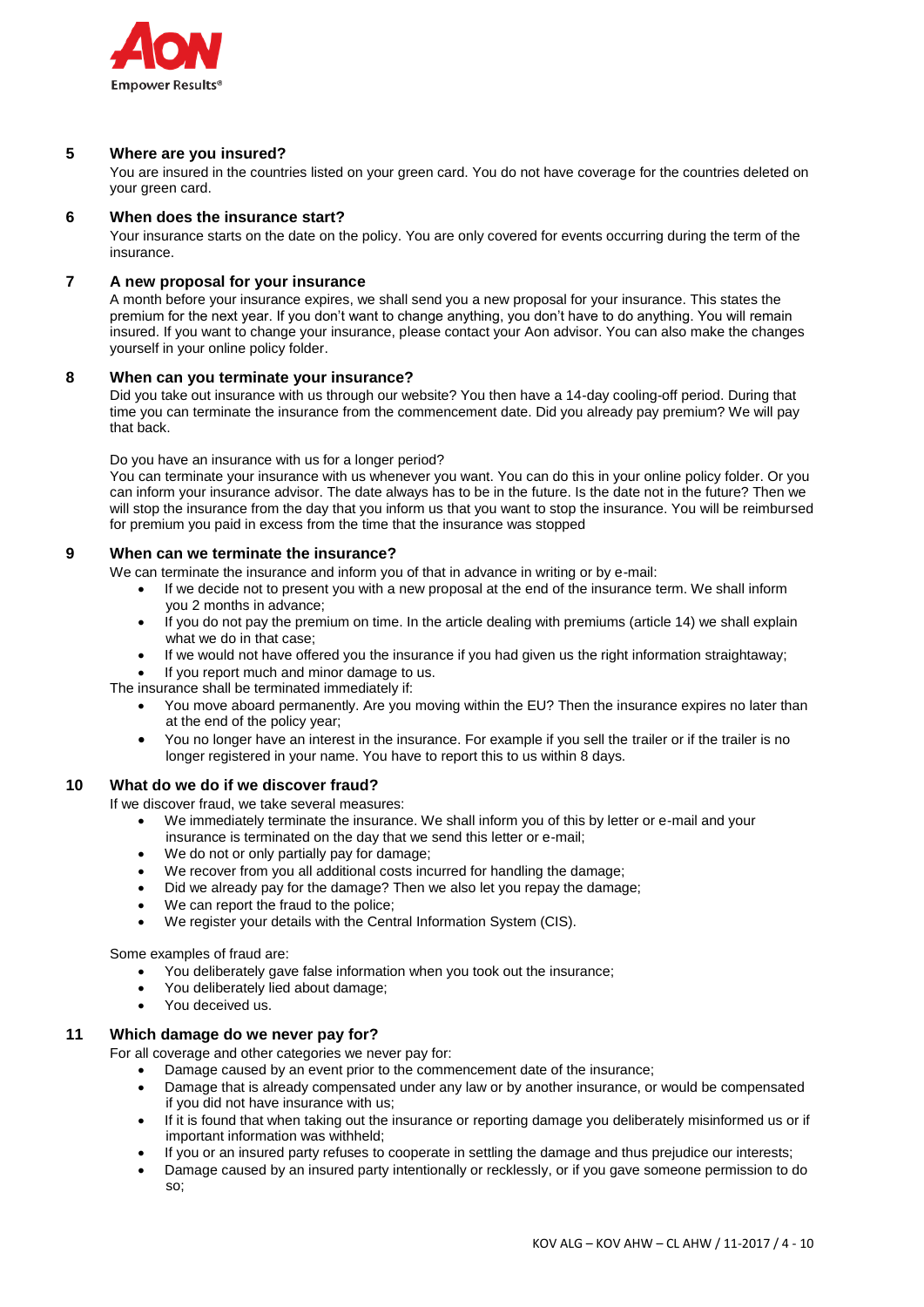

 If you are liable solely because you, or someone on your behalf, made an appointment or entered into an agreement. For example if you promised to deliver something on time but can no longer do so due to an accident.

### **Organized violence (Wilful damage)**

We never pay for damage caused by organized violence (also called wilful damage) in case of:

- A conflict between countries or groups where military weapons are used. This also includes actions by a United Nations peacekeeping mission;
- Civil war. This is organized violence between citizens of a country in which a major part of the citizens participates;
- An uprising. This is organized resistance with violence against the government of a country;
- Civil commotion. These are organized violent actions in different parts of the country;
- Riots. This is an organized violent group that is against the government:
- Mutiny. This is an organized violent act of members of, for example, the military. The action is aimed against the leader of the group.

These are the six forms of wilful damage. What this means exactly is also defined in a statement of 2 november 1981. The text of that statement is deposited at the District Court of The Hague. If there is a difference between the text in this article and the deposited text, the deposited text shall prevail.

#### **Nuclear reaction**

We never pay for damage caused by a nuclear reaction, no matter how this occurred. A nuclear reaction is, for example, nuclear fusion or radioactivity.

We also never pay for damage:

- Caused by a driver who did not have your permission to drive the car;
- Caused by driving on a race circuit, practicing for or participating in races, rallies or speed tests during races or speed rides;
- If the car is not registered in your name or that of your cohabiting partner and you did not inform us of this;
- If the car is used professionally and you did not inform us of this;
- If the car is used differently than you informed us on your application (for example if the car is used as a taxi, for courier services, for renting or leasing or to give driving lessons);
- Caused during the professional transport of persons or items requiring a permit such as hazardous substances;
- Caused while the driver was not entitled to drive, e.g. if the driver did not have a valid driving licence or was banned from driving. If your licence is not valid because you did not yet renew it, we shall not invoke this.

We shall not invoke this if you can show that this was done outside your knowledge and consent and that you cannot be blamed for this.

## **12 How do we handle damage due to terrorism and compliance with (inter)national legislation and regulations?**

#### **12.1 What do we do in case of terrorism?**

We settle damage according to the Claims Settlement Protocol of the Dutch Terrorism Risk Reinsurance Company (NHT). This protocol stipulates that we can limit damage compensation in cases of terrorism, malicious contamination or suchlike cases. The complete text of this protocol is on [www.terrorismeverzekerd.nl.](http://www.terrorismeverzekerd.nl/)

## **12.2 (Inter)national legislation and regulations**

We do not do business with persons, companies, governments or organizations on an international sanctions list. This could concern persons or organizations involved in terrorism. Are you, an insured party, your company or any party that has an interest in your company on an (inter)national sanctions list? Then the insurance will be terminated from the time that that person or company appears on the list.

Is business being conducted with persons, organizations or governments on a sanctions list? In that case we terminate the insurance immediately. We never pay the (financial) interests of persons, governments and organizations that we are not allowed to insure under (inter)national legislation and regulations.

## **13 When do we recover damage?**

## **From another party**

Did other parties cause the damage and did we pay for this? And are they obliged to pay for this damage under the law? Then we shall attempt to have them pay us back for that damage.

#### **From an insured party**

Was the damage nor insured but did we pay for it? In that case we are also entitled to have the damage paid back, for example if the driver did not have a valid licence.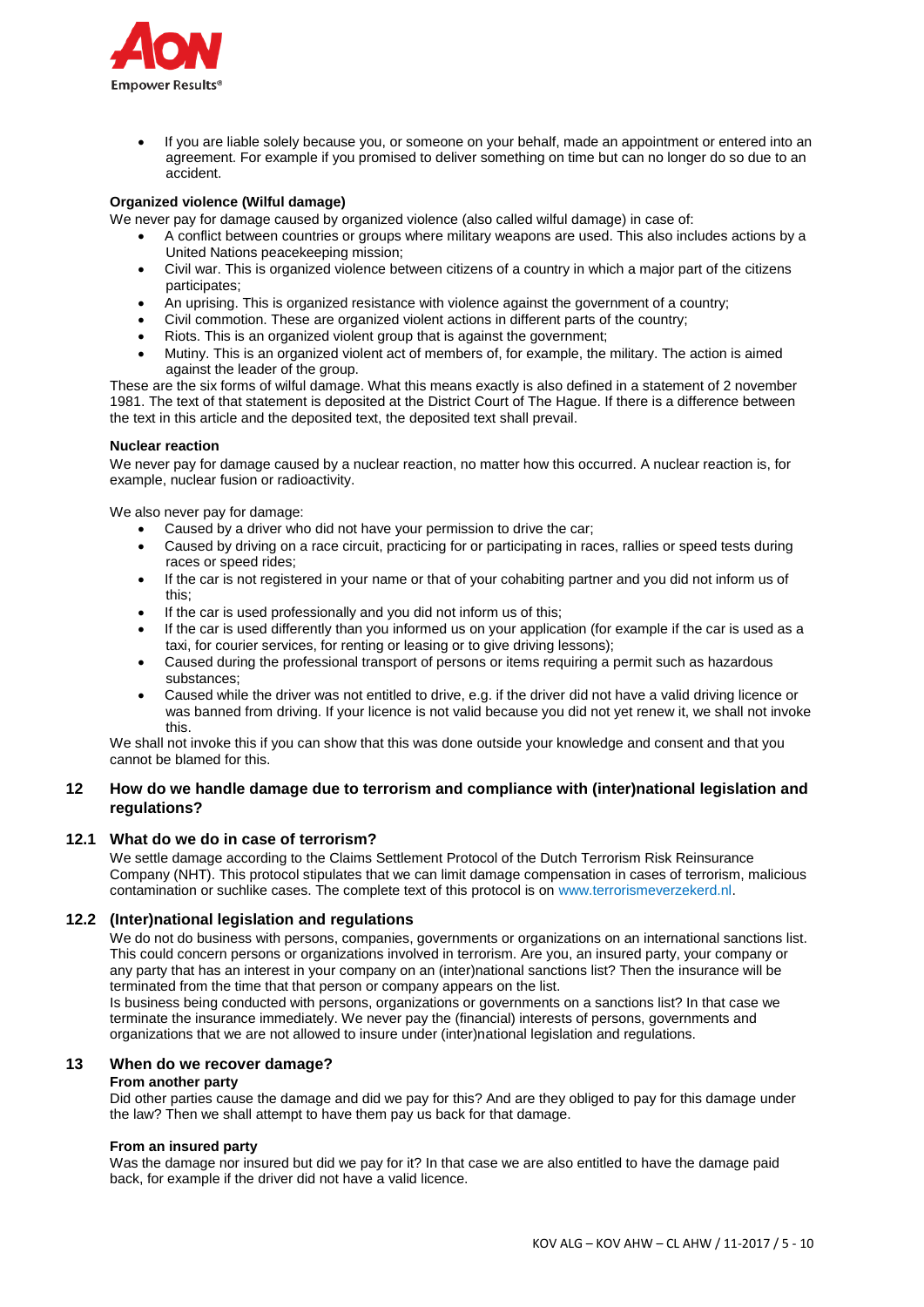

## **14 Your premium**

### **14.1 When do you have to pay your premium?**

You pay the premium in advance, no later than on the premium due date. This date is on the giro collection form or on the invoice. The premium can include costs, extrajudicial costs, legal interest and insurance tax.

In case of direct debit, we shall inform you about the amount that we debit from your account for each period. We shall do that one time if you take out or alter the insurance, and if we renew the insurance. You have to ensure that there is enough money on your account.

#### **14.2 What happens if you don't pay (on time)?**

Did you fail to pay the premium within 30 days? Then you never had the insurance and we do not pay out in case of damage. We do not have to send you a reminder about this.

Did you fail to pay the second or next premium within 30 days? We shall send you a reminder that we did not receive the premium on time. Did you fail to pay the full premium within 15 days after we sent you this reminder? Then you are not insured from the day that we sent the reminder.

Damage that occurs or is aggravated during this period is not insured. You are again covered one day after we received and accepted your (overdue) payment. If you still haven't paid after receiving our reminder(s), we can terminate the insurance and have the premium collected. In that case the collection costs are to your account. You are always obliged to pay the premium.

#### **14.3 Alteration of premium and conditions**

We can alter your premium and the conditions of your insurance. If we do so, we will inform you at least one month in advance. If you don't agree with the alteration you can terminate your insurance. If we don't hear from you we assume that you agree to the alteration(s).

#### **14.4 How do we calculate the premium?**

In calculating the premium, we shall in any case take the listed value and the accessories into account. Please inform us of any changes as soon as possible!

#### **15 How long do you have to claim your damage?**

When must you submit your claim?

You have to submit your claim within three years. This term starts on the day that you knew or could have known that you can submit a claim. If you submit your claim too late, you are not entitled to payment.

How long do you have to respond if we reject your claim?

You have to report within three years that you don't agree with our rejection. This term starts on the day after you were informed that we reject your claim. After three years your right to payment expires.

## **16 How do we handle your privacy?**

The personal data you provide to us will be used by us to process your request for information, quotes and financial products. We also use this personal data to possibly contact you on the basis of the quotation, for the establishment of the insurance and for the services provided by us. We handle your information with great care. We also request this from other parties with whom we share your information. More information about how we handle your personal data can be found in our Privacy Statement at aon.nl/privacyverklaring.

We can access and record your data at the Central Information System(CIS) in Zeist. We do this to conduct a responsible policy in the acceptance of insurance. But also to manage risks and combat fraud. See for more information www.stichtingcis.nl. That also gives the applicable CIS privacy regulations.

#### **17 Do you have a complaint about your insurance?**

If you are not satisfied with the services provided by Aon or the insurance company, you can submit your complaints and / or suggestions to the management of Aon, Admiraliteitskade 62, 3063 ED Rotterdam, Postbus 518, 3000 AM Rotterdam. You can also report the complaint via our website: www.aon.nl.

After receiving your complaint we will contact you as soon as possible but in any case within two weeks.

With complaints about the service provided by the insurance company, you can of course approach the management of the insurance company directly. If desired, you can request contact details from Aon.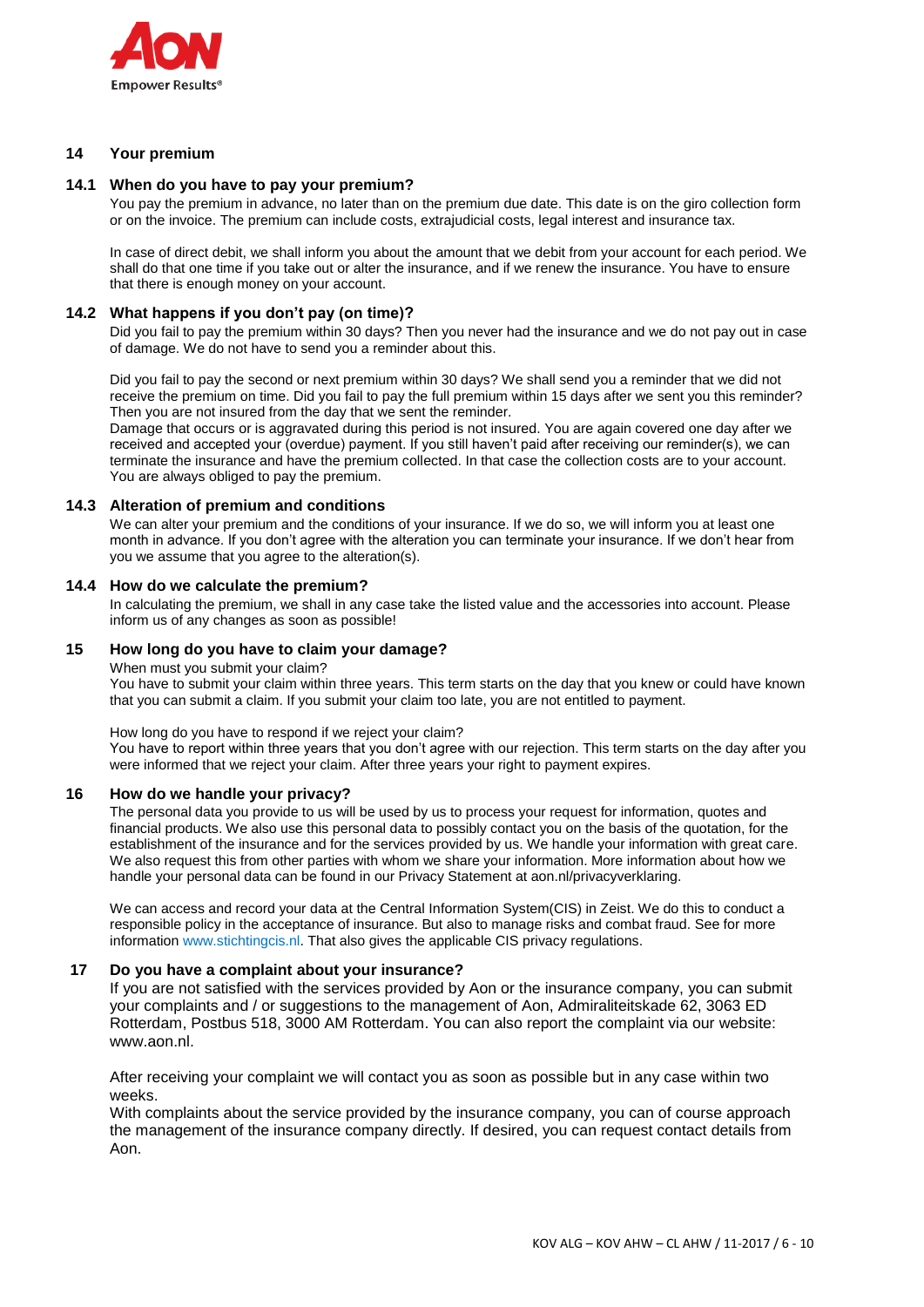

Experience shows that most complaints are handled satisfactorily. If, however, we are unable to find a solution, you can turn to the Klachteninstituut Financiële Dienstverlening with your complaints. PO Box 93257, 2509 AG The Hague telephone 077 333 8 999, Website www.kifid.nl.

This complaints procedure at Kifid is only open to consumers, and therefore not to companies or individuals who exercise a profession.

Aon follows the statements of the Kifid. You can also contact the civil court.

## **18 What do we mean by...?**

## **Trailer**

A trailer with one or more axles.

#### **Accessories**

Anything that is not originally part of the trailer but was later built in or onto the trailer.

#### **New-for-old value**

The price of the insured car according to model, type, version and optional items ex works, as recorded in the latest pricelist of the manufacturer/importer.

#### **Damage**

We offer coverage for two types of damage:

- Damage to persons: personal injury or physical damage, someone is hurt, falls ill or dies. This includes damage resulting from this.
- Damage to items: items belonging to others are damaged or are lost. This includes damage resulting from this.

#### **Policy year**

The period between the starting date of the insurance and 12 months after this starting date. After this period a new policy year starts.

#### **We/us**

One Underwriting B.V., part of Aon, is registered with AFM under number 12009128, has its statutory office in Amsterdam and is registered with the Dutch Chamber of Commerce under number 33109041.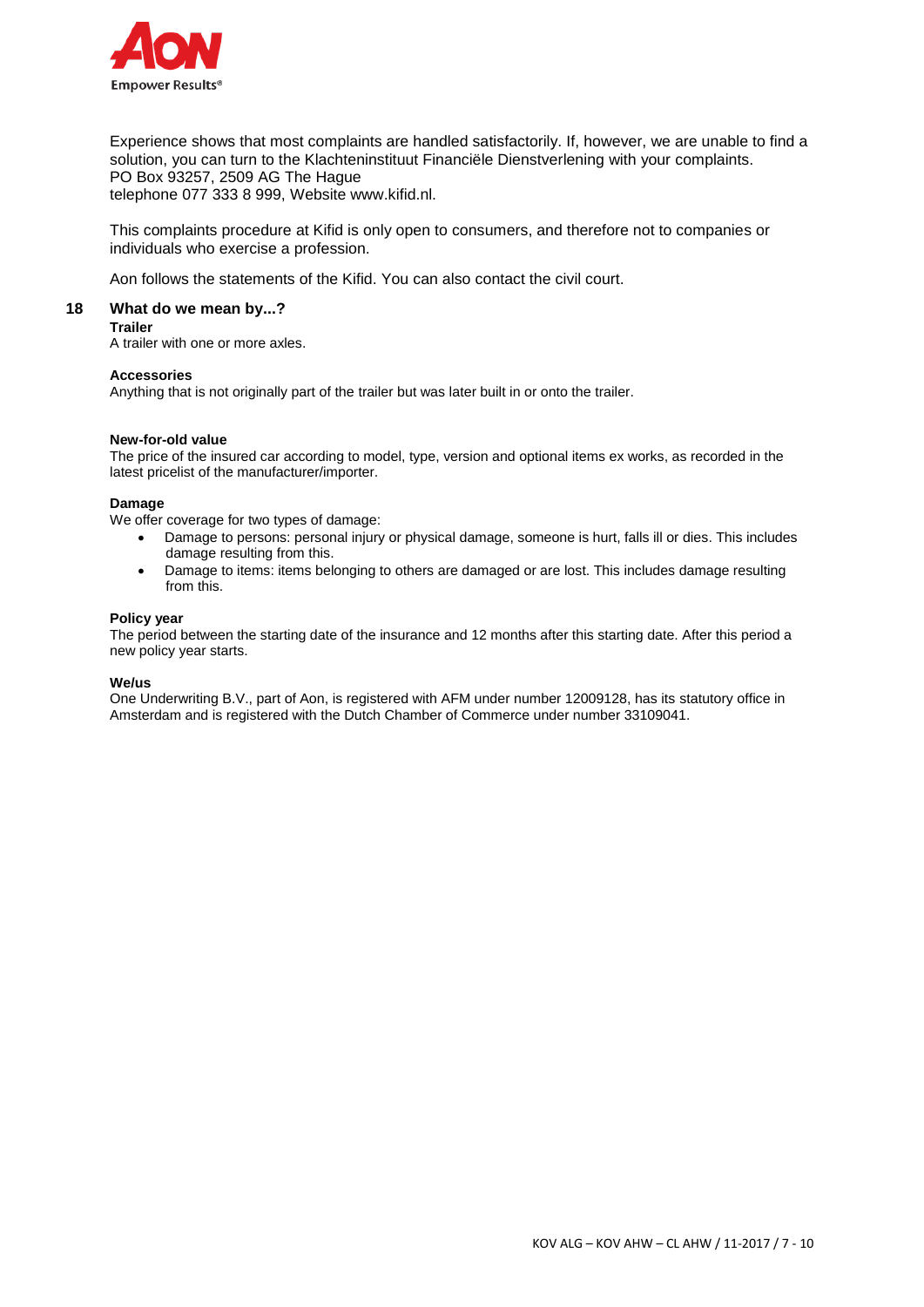

# **TERMS AND CONDITIONS TRAILER INSURANCE KOV AHW**

## **Comprehensive Insurance**

The following explains what the insurance covers and what we do in case of damage.

## **19 What is insured?**

Any loss to your trailer by all sudden and unforeseen damage is insured. So for example also damage caused by collision (also if it's your fault), fire, hail, storms or vandalism.

## **20 What is not covered by the insurance?**

 Anything mentioned in the chapter: 'What damage do we never pay for?'(article 11) **No ownership**.

 If at the time of the incident neither the policyholder, nor his spouse or partner owned the insured trailer. **Use** 

- If the trailer is used for other purposes than those of which the insurer was notified;
- If the trailer is used for another purpose than legally allowed, such as the transport of hazardous substances which requires a permit;
- If the trailer is used professionally:
- If the trailer is used for the transport of cattle or poultry. Transporting small pets and horses is insured if the trailer has been specifically equipped for this;
- If the damage is caused by overloading the trailer;
- If the trailer is too heavy to be pulled by the motor vehicle.

#### **Lease**

If the trailer is leased out.

#### **Competitions**

 During driving on a circuit, practicing for or participating in competitions, rallies or speed tests during races or rallies.

#### **Driving licence**

 If the driver does not have a valid driving licence, if the driving licence had to be surrendered to the authorities, or if the driver was disqualified from driving by a court order;

## **Alcohol, drugs, stimulants or medicines**

- $\bullet$  If the driver:
	- $\circ$  Was under the influence of drugs while driving or if his driving ability was impaired by medicines;
	- o Had consumed more alcohol that allowed by law to drive a motor vehicle;
	- $\circ$  Refuses to take a breathalyzer or a urine or blood test or has been banned from driving for a (in) definite period .

We shall not invoke this clause of you can show that this was done outside your knowledge and against your will and that you cannot be blamed for this.

## **Loss by theft and inadequate security**

- The theft of the trailer is only insured if, at the time of the theft, the trailer;
	- a. was provided with a wheel clamp certified by the SCM/ VbV or a pole lock, or
	- b. was garaged in a closed space, not open to the public.
	- These safety requirements do not apply if the trailer was garaged on the premises or residential area of the policyholder or if the trailer is still attached.

## **Damage to third parties**

Damage to third parties caused by the insured trailer, whether or not this was attached.

## **You are also not insured for:**

- Gradual impacts (such as wear and tear, weather conditions, freezing);
- Loss occurring because your trailer is worth less after damage (value depreciation)
- Loss because you could temporarily not use the trailer.
- Loss due to an inherent defect or no longer works inherently.

## **21 What arrangements do we make in case of damage to your trailer?**

## **21.1 How do we assess your loss?**

If we think it is necessary, we can engage a loss adjuster, who will assess the damage to your trailer. We shall pay the adjuster's fee.

## **21.2 What if you don't agree with the loss assessment?**

In that case you yourself can engage a loss adjuster. Please inform us. Loss adjusters have to abide by the Code of Conduct for Loss Adjustment Organizations. If they reach the same conclusion, this result is binding to you. If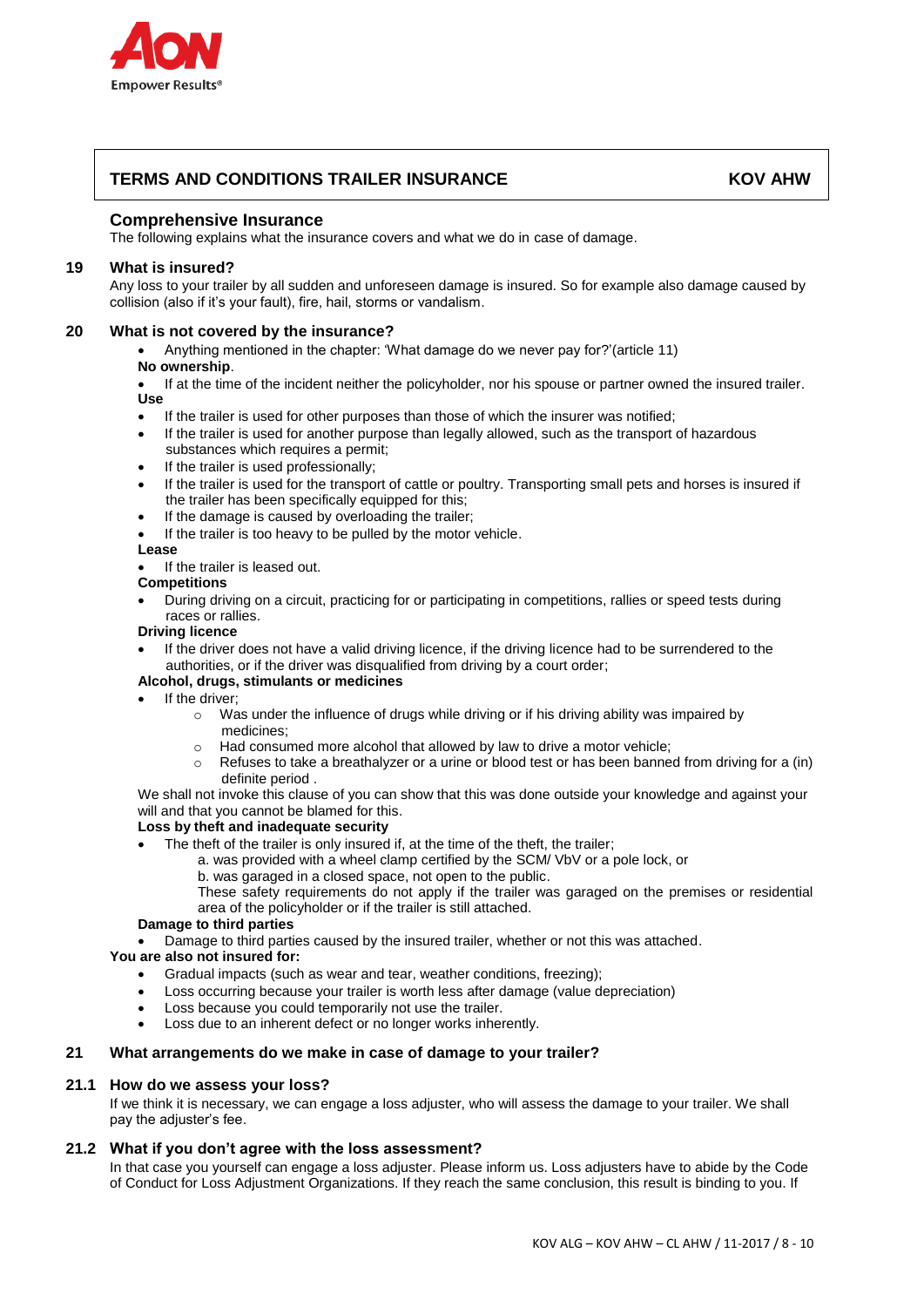

the adjusters cannot agree, they jointly appoint a third adjuster, who will make a binding loss assessment. We shall pay the fees of this third adjuster. We shall also pay the reasonable costs of the adjuster you engaged. .

#### **21.3 Was there previous damage?**

In assessing the loss, we can deduct unrepaired existing damage from the loss amount.

#### **22 What do we pay in case of damage and what excess do you have in case of damage?**

#### **22.1 What excess applies to damage?**

 An excess applies to your insurance. This is the amount you have to pay yourself in case of damage. The excess is on your policy schedule.

#### **22.2 Can the damage be repaired?**

If there is no total loss, we shall pay the repair costs. We deduct the excess from this.

## **22.3 Is your trailer total loss?**

What does total loss mean?

- **Technical total loss:** if the trailer can technically no longer be repaired (e.g. in case of fire or serious distortion);
- **Economic total loss:** if the repair costs exceed the value of the trailer immediately prior to the incident, minus the value of the remains after the incident;
- If the entire trailer was stolen or misappropriated.

#### **22.4 The current market value**

In cases of total loss, we pay the current market value of your trailer. This is the value of your trailer immediately prior to the damage. We shall deduct the value of the remains (which you will receive from the buyer) and also the amount of the excess.

#### **22.5 When do we pay in cases of total loss or theft?**

In cases of theft or misappropriation we shall at least wait 30 days after receiving your claim notice. Your trailer can still be found during this period. We shall only pay if you have transferred the property title to us.

#### **23 Underinsurance**

If it is shown in cases of damage that, due to an incorrect statement, the trailer is insured for too low an amount, we can decrease the payment. This is done in proportion to the premium charged and the premium that should have been paid based on the correct data.

#### **24 What is insured additionally?**

- We pay the reasonable costs you incurred to prevent or minimize damage to an insured object;
- We also pay the reasonable costs of emergency repairs, storage, security or transport to a repair company;
- If your trailer is transported by ship and there is trouble to the ship and costs are incurred to secure the ship and/or the shipment (this is called average), we shall pay your part of these costs, possibly in excess to the insured amount;
- We shall pay for the costs for importing the trailer or leaving the trailer abroad if this is necessary after covered damage.